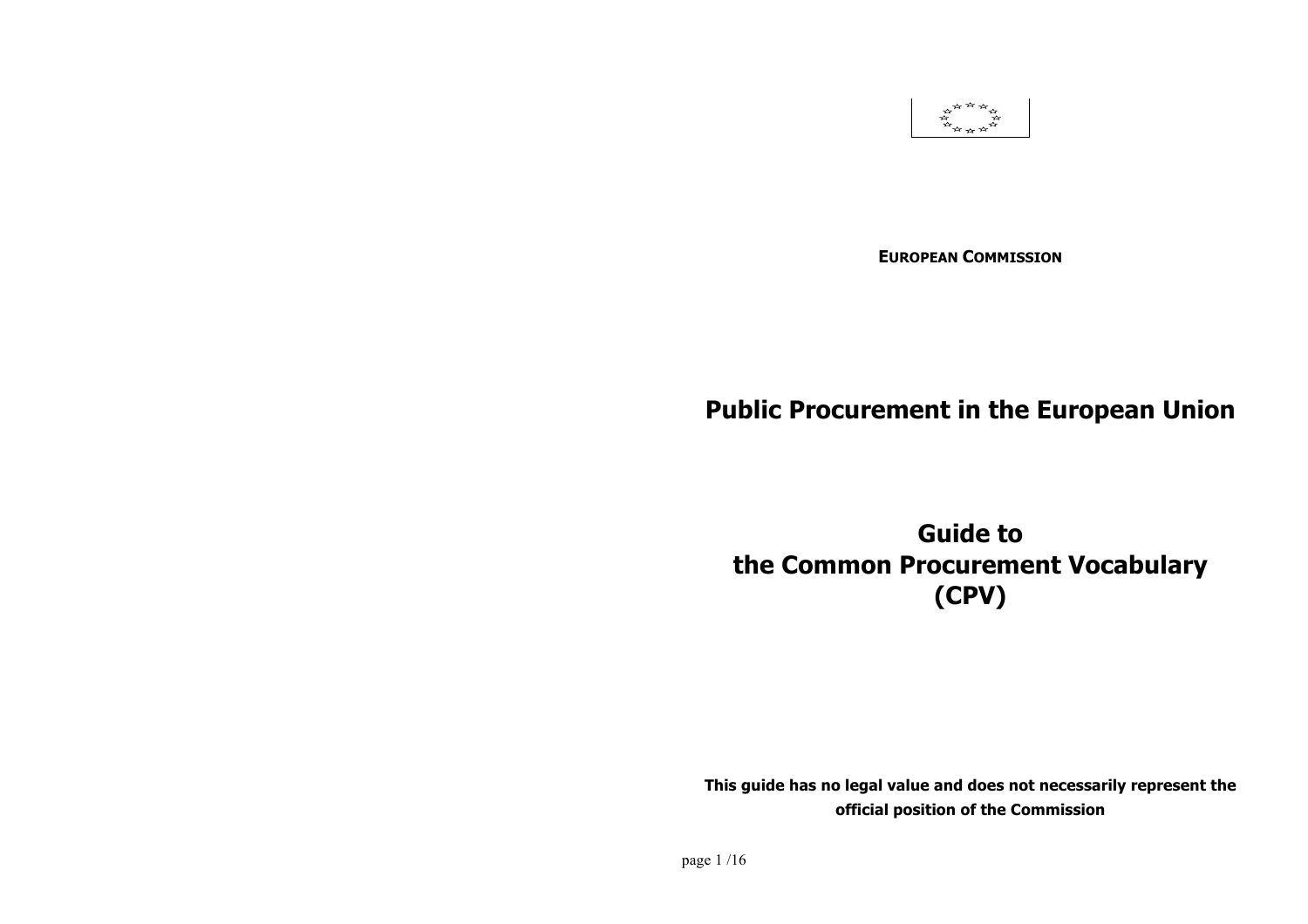#### **Table of contents:**

- **1. Introduction**
- **2. CPV Objectives**
- **3. Historical overview**
- **4. Legal framework**
- **5. CPV Structure**
	- **5.1. CPV main Vocabulary**
	- **5.2. Supplementary Vocabulary**
- **6. CPV in practice**
	- **6.1. Where it could be found**
	- **6.2. Which criteria you should follow to choose a code**
	- **6.3. How can you find codes in practice**
	- **6.4. Several examples**
- **7. Relationship with other nomenclatures**
	- **7.1. Table of Correspondence CPV 2003 CPV 2008**
	- **7.2. Table of Correspondence CPV 2008 –CPC Provisional**
- **8. Conclusions**
- **Annex 1: CPV 2006 Divisions**
- **Annex 2: Supplementary Vocabulary divisions**

**Annex 3**

**Annex 4**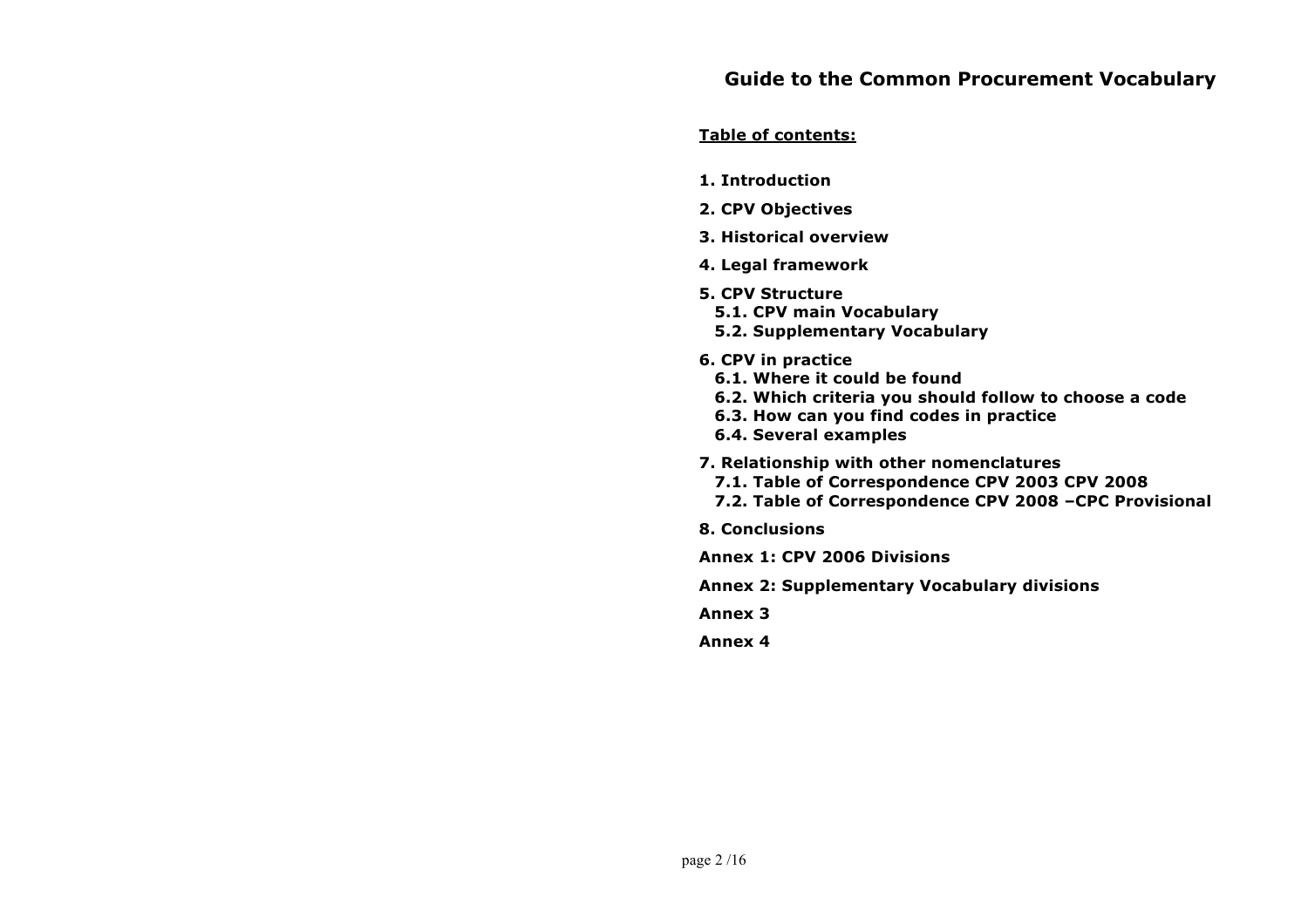## **1. Introduction**

To support an effective Single Market, the Commission encourages suppliers and contracting authorities/entities to adopt best practice and use electronic communication and information technology to provide all the relevant information, so as to ensure best value for money in public procurement.

To make public procurement more transparent and efficient, in 1993 the Commission drafted the Common Procurement Vocabulary (CPV).

## **2. Objectives of the CPV**

The aim of the CPV is to standardise, by means of a single classification system for public procurement, the terms used by contracting authorities and entities to describe the subject of contracts, by offering an appropriate tool to potential users (contracting entities/authorities, candidates or tenderers in contract award procedure).

The use of standard codes makes it easier to implement the advertising rules and facilitates access to information, thereby:

- boosting transparency in public procurement;
- making it easier to identify business opportunities published in the supplement to the Official Journal of the European Union;
- making it possible to set up an information system for public procurement and reduce the risk of error in translating notices, since the CPV is translated into 22 official languages of the European Communities;
- simplifying the task of drafting notices, and in particular describing the subject matter of contracts, for contracting authorities and contracting entities;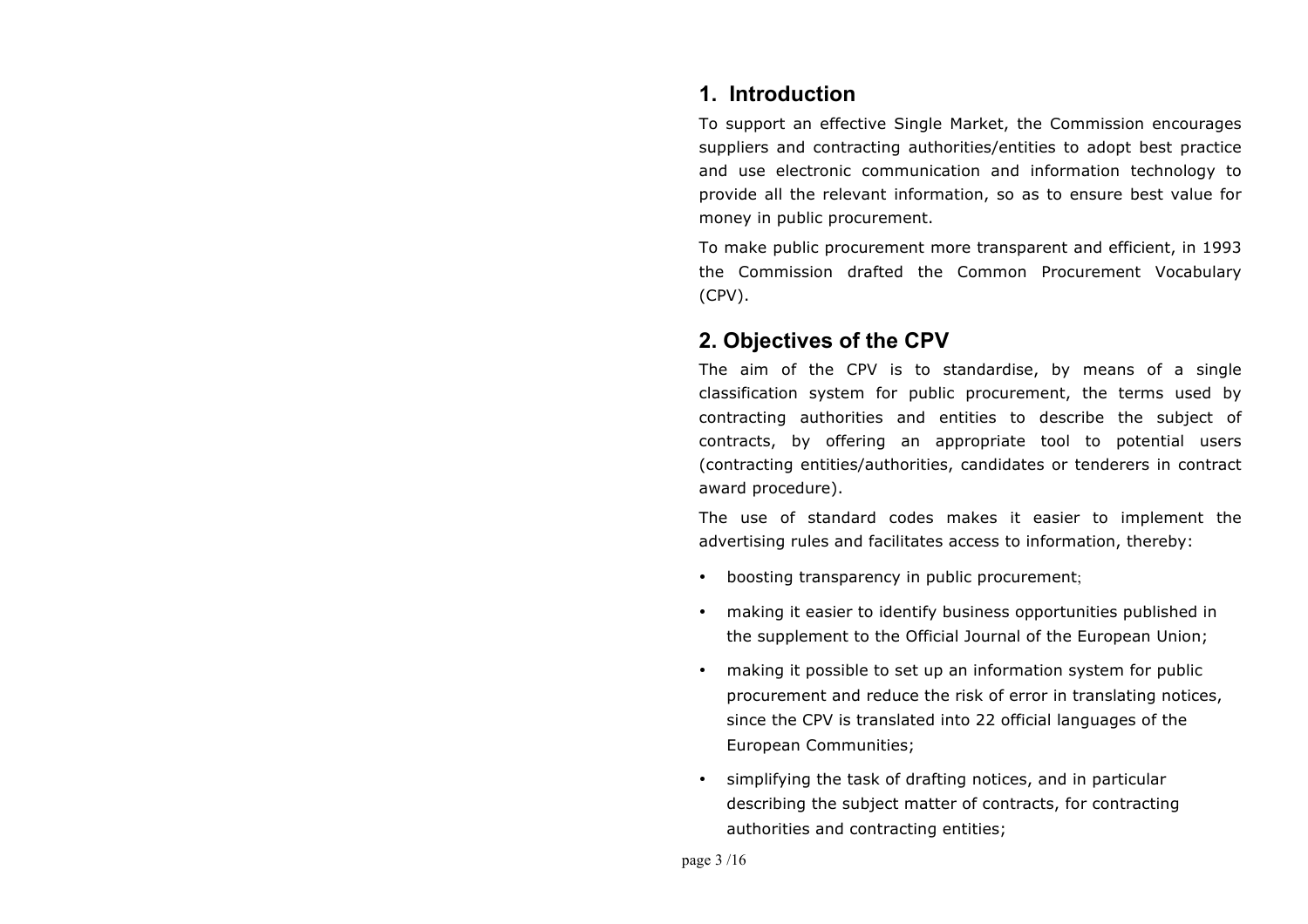• simplifying the drafting of statistics on public procurement, since the CPV is compatible with trade monitors used throughout the world (especially those used by the United Nations);

## **3. History**

The CPV can be traced back to several international nomenclatures used to classify products (in this Guide, the word 'product' refers to both goods and services): the Central Product Classification (CPC), the International Standard Industrial Classification (ISIC) and the Classification of Products by Activity (CPA).

The Central Product Classification is an international nomenclature developed by the United Nations to monitor world trade. Its main purpose is to provide a general framework for international comparisons of statistics dealing with goods, services and assets, serving also as a guide for other classification systems.

The International Standard Industrial Classification is a nomenclature promoted by the United Nations to classify economic activity. Its European counterpart is the European Classification of Economic Activities (NACE), first published in October 1990 (NACE Rev.1). Although NACE Rev.1 was based on ISIC Rev.3, it was more detailed for presenting and monitoring European economies.

These two classifications can be considered as the basis on which the CPA was built. The CPA was developed as a six-digit code system, relating directly to the classification structure of NACE Rev. 1 (the first four digits are the same) to provide a product classification for Europe, better suited to European needs. The final version of the CPA was produced in August 1992 and the codes and descriptions were cross-referenced with the CPC and Harmonised System (HS).



While notices are not intended to provide full specifications of requirements, and only need to be precise enough for a potential supplier to decide whether it is worthwhile asking for the specifications, it was obvious that the CPA was not detailed enough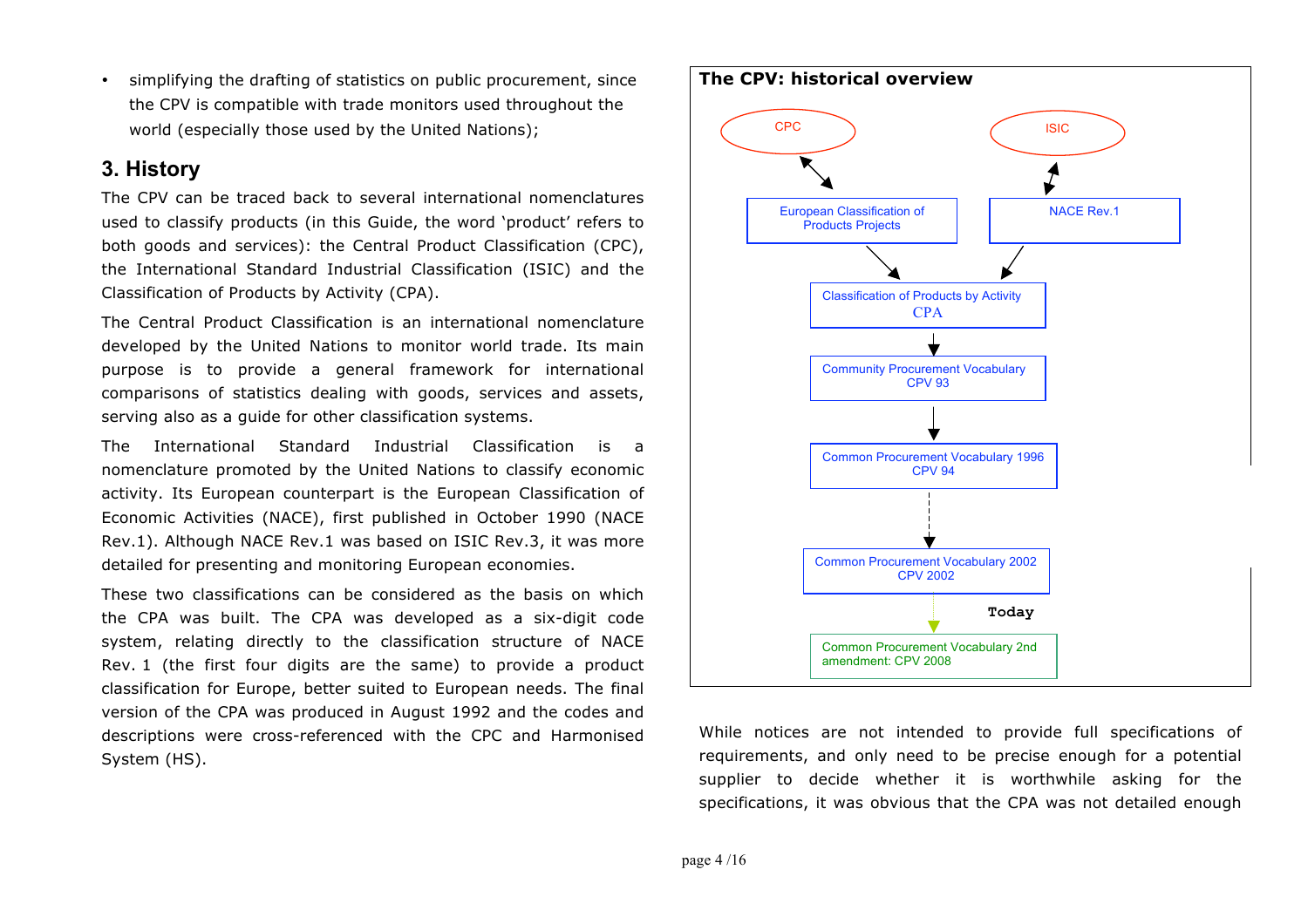for public procurement purposes (e.g. only two codes covered all computers available on the market).

Each time a purchaser was contacted by dozens of suppliers who were unable to satisfy his needs, time and money were wasted by all concerned. It was clear that in many areas the CPA would not be sufficiently detailed to provide adequate descriptions of the goods, works and services that organisations were interested in.

Completely restructuring the classification appeared to be the only way to solve these difficulties.

Despite its deficiencies, the CPA was chosen as the basis for the new reference classification for public procurement mainly because it was consistent at European level and well suited to the industrial structure of the European Community. However, its structure was more supplier-oriented than purchaser-oriented, and a complete rethink of the CPA was needed to focus more on the procurement process.

Comments and contributions were taken into account in a new coding system issued in 1993, Version 1 of the Community Procurement Vocabulary (CPV). The numerical part of the codes was extended by two further digits to form an eight-digit code. An additional list of supplementary codes was drafted to let users add further information to the main codes. This process led to a more suitable and user-friendly classification system.

A second version of the nomenclature was issued in June 1994. The changes were both formal and substantive. The name was changed to Common Procurement Vocabulary, still CPV for short.

One of the substantive changes was to add a check digit, in order to avoid typing errors. The check digit was separated from the first eight digits by a hyphen. Other amendments arose from consultations held with the representatives of Governments, the CPA Working Group, Euro-Information Centres, suppliers and purchasers.

The code structure provided by the CPV was therefore as follows:

| <b>Division</b> |                        | 35000000-4 Other transport equipment                         |  |  |  |
|-----------------|------------------------|--------------------------------------------------------------|--|--|--|
| Group           |                        | 35100000-5 Ships and boats                                   |  |  |  |
|                 | $\cdots$               |                                                              |  |  |  |
| <b>Class</b>    | 35110000-8 Ships       |                                                              |  |  |  |
| <b>Category</b> |                        | 35112000-2 Ships and similar vessels for the transport of    |  |  |  |
|                 |                        | persons or goods                                             |  |  |  |
| Sub-            |                        | 35112100 3 Cruise ships, ferry boats and the like, primarily |  |  |  |
| category        |                        | designed for the transport of persons                        |  |  |  |
|                 | 35112110-6 Ferry boats |                                                              |  |  |  |
|                 |                        | 35112180-7 Cruise or excursion boats n.e.c.                  |  |  |  |
|                 | 35112200-4 Tankers     |                                                              |  |  |  |
|                 | $\cdots$               |                                                              |  |  |  |

This is the structure for goods; services were classified in two different ways. Services related to an industrial product were coded using the product codes and given the 'category' number 9.

For instance, the installation of computers was classified among product codes for information processing equipment, as follows,

#### E.g.:

| 30029000   Installation services of computers and other information |  |  |  |
|---------------------------------------------------------------------|--|--|--|
| processing equipment.                                               |  |  |  |

Services not related to a product were coded in a separate division depending on the nature of the service provided,

#### E.g.:

|          | 60000000 Land transport and transport via pipeline services     |
|----------|-----------------------------------------------------------------|
| $\cdots$ | .                                                               |
|          | 60200000 Other land transportation services                     |
|          | 60210000 Other scheduled passenger land transportation services |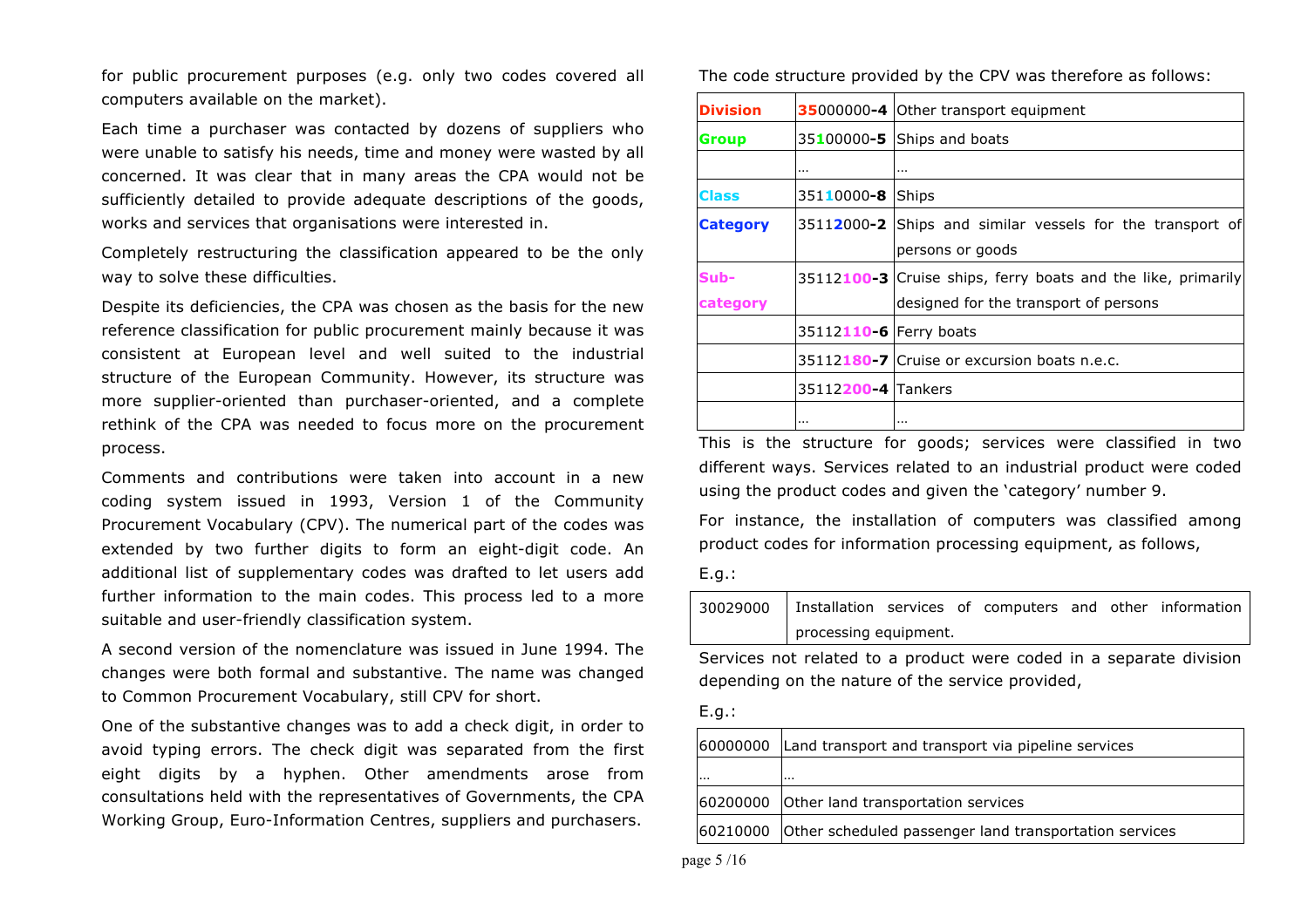| 60211000 Urban and suburban passenger railway transport          |  |  |  |  |
|------------------------------------------------------------------|--|--|--|--|
| 60211010 Predominantly above-ground urban and suburban passenger |  |  |  |  |
| railway transport                                                |  |  |  |  |
| 60211020 Predominantly underground urban and suburban passenger  |  |  |  |  |
| railway transport                                                |  |  |  |  |

Since 1993, the Common Procurement Vocabulary has undergone several revisions, mainly between 1996 and 1998; 1998 and 2001; and the last between 2004 and 2007.

The most important amendments introduced with the CPV 1998 were as follows:

- The structure of the codes was amended to provide greater consistency and improved homogeneity: all codes were available with the same structure, depending on how specific the code is (the more zeros the code contains the more general it is).
- The service and product codes were separated.
- Numerous codes were deleted or transferred and new ones created. These amendments affected both the Main Vocabulary and the Supplementary Vocabulary. In 1996, the CPV comprised approximately 6000 codes; during its revision approximately 2500 codes were deleted and approximately 5000 added. The CPV 1998 comprised around 8200 codes.
- A new division was created, division 50: 'Repair, maintenance and installation services'. One division was deleted, division 51: 'Retail trade and intermediary trade services, excluding motor vehicles and motorcycles'.
- Other divisions were improved, in particular, division 24: 'Chemicals and chemical products and man-made fibres', division 33: 'Medical and laboratory devices, optical and precision devices, watches and clocks, pharmaceuticals and

related medical supplies', and division 52: 'retail trade services'.

The CPV 1998 version was in use from 1 January 1999.

Between 1998 and 2001 the CPV was further revised in the light of practice and experience. The update was largely based on the suggestions and comments made by direct users of the CPV. The proposed amendments were subjected to wide consultation of the national authorities in all Member States, advisory committees (CCMP, CCO), relevant professional organisations, intermediaries (Euro Info Centres) and service providers. Moreover, a public consultation was held in the 11 official languages on the SIMAP Internet site (http://simap.europa.eu).

The most important changes compared with the CPV 98 version are as follows:

- Several codes were deleted or transferred and new ones created. These amendments only affected the Main Vocabulary, while the Supplementary Vocabulary remained unchanged. In the 1998 version the CPV comprised about 8200 codes; the revision introduced approximately 700 changes, leading to a revised version comprising about 8300 codes.
- New codes were added and several code descriptions were amended to reflect market developments and the needs of CPV users.
- Some divisions were improved, in particular divisions 66 'Insurance and pension funding services, except compulsory social security services and insurance-related services', 67 'Services auxiliary to financial intermediation' and 64 'Postal and telecommunication services'.
- Several codes were moved or deleted from the CPV to reflect the scope of the Public Procurement Directives (and in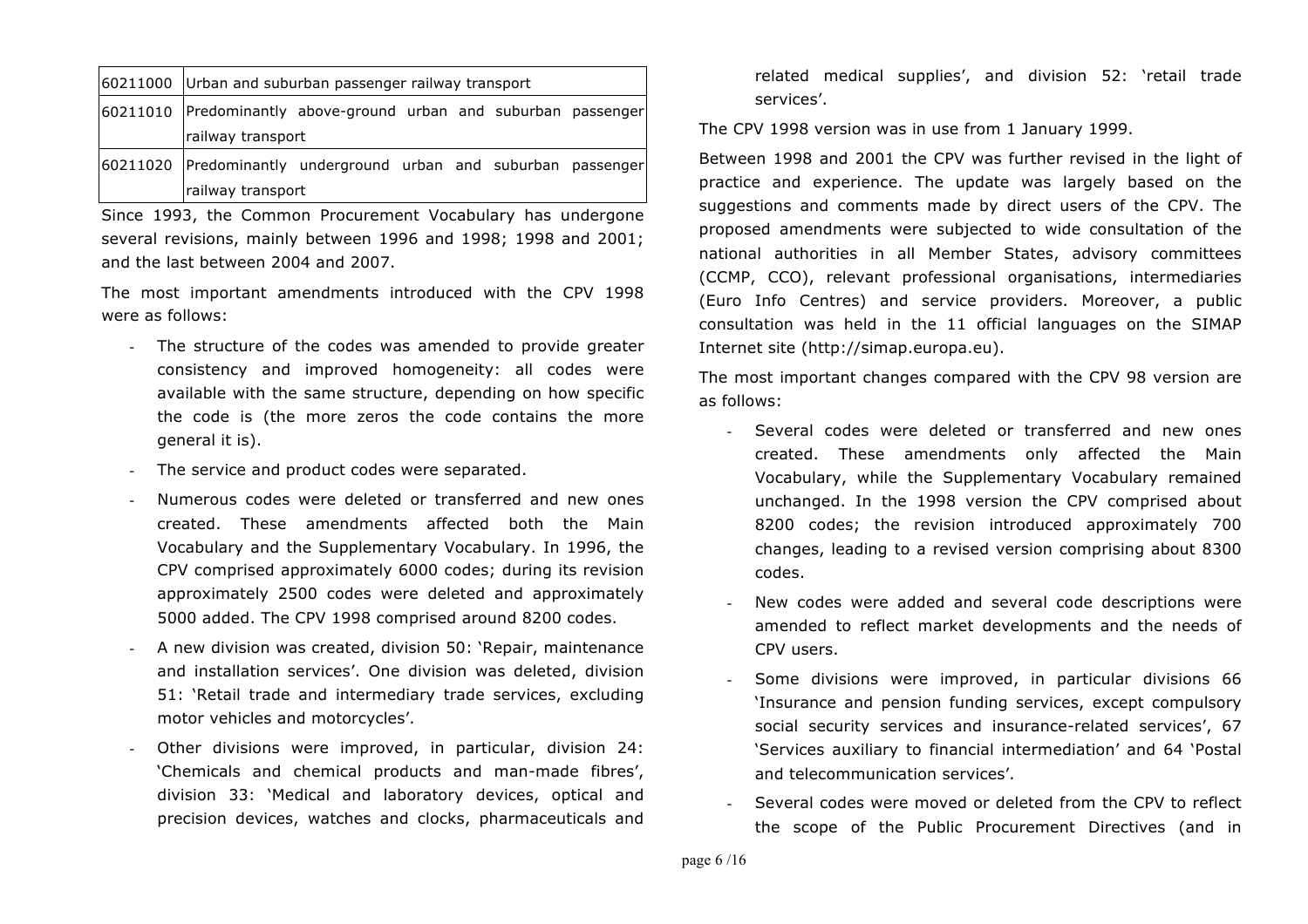particular the distinction between of Annex IA services and Annex IB services in the Directive on Public Services), once the four nomenclatures CPA, NACE, CPC (Provisional Version), and Combined Nomenclature, were replaced by the CPV (see Section 4, 'Legal framework').

- Division 71 'Hire services of machines and equipment and of personal and household goods' was deleted. The codes associated with hiring machines with an operator were moved to the divisions covering the specific service performed by the operator. The codes associated with hiring either machinery without an operator or personal and household goods were removed, and the user referred to codes listed in divisions 01-41 (see CPV 2001 explanatory notes).
- Division 50 'Repair, maintenance and installation services' was revised to clarify the distinction between services and construction work under the Directives on Public Procurement.

Between 2004 and 2007, the CPV was revised in order to change the old materials-driven structure to a product-type-driven structure.

Several codes were deleted or transferred and new ones created. These amendments affected the Main Vocabulary and the Supplementary Vocabulary. The new version of the CPV comprised 9454 codes; during the revision 3590 new codes or new descriptions were created, 4935 codes were deleted and 2462 descriptions were deleted. Major changes or additions occurred for instance in the field of defence procurement, medical supplies, sports equipment and musical instruments.

Four main types of amendments were made:

1. New codes were added and several code descriptions were amended to reflect market developments and the needs of CPV users.

- 2. A new structure was introduced, based on product type instead of materials. The structure of the Supplementary Vocabulary also changed.
- 3. Software services and software packages were divided into two divisions. When a software package is bought 'off the shelf' (division 48), it is considered a supply and is governed by the procurement rules on supplies. Software programming or the procurement of tailored software (in division 72) should be considered a service and is governed by the rules on services.
- 4. The Supplementary Vocabulary is now a substantial list of attributes to help users add more description to a CPV code.

## **4. Legal framework**

The CPV derives its legal status from a number of texts; the outline below is not exhaustive.

### *4.1. Background*

- 1. Commission Recommendation of 30 July 1996 on the use of the CPV for describing the subject matter of public contracts (OJ L 222, 3.9.1996, pp.10-12). This recommended that contracting entities/authorities use the CPV when publishing contract notices.
- 2. The Green Paper *Public Procurement in the European Union: Exploring the way forward* (COM(96)583 final of 27 November 1996), in which the Commission invited all interested parties to give advice on whether to adopt the CVP for general use. Member States, private associations, pubic institutions clearly supported the proposal to adopt the CPV, in view of the need to simplify the process of publishing contract notices.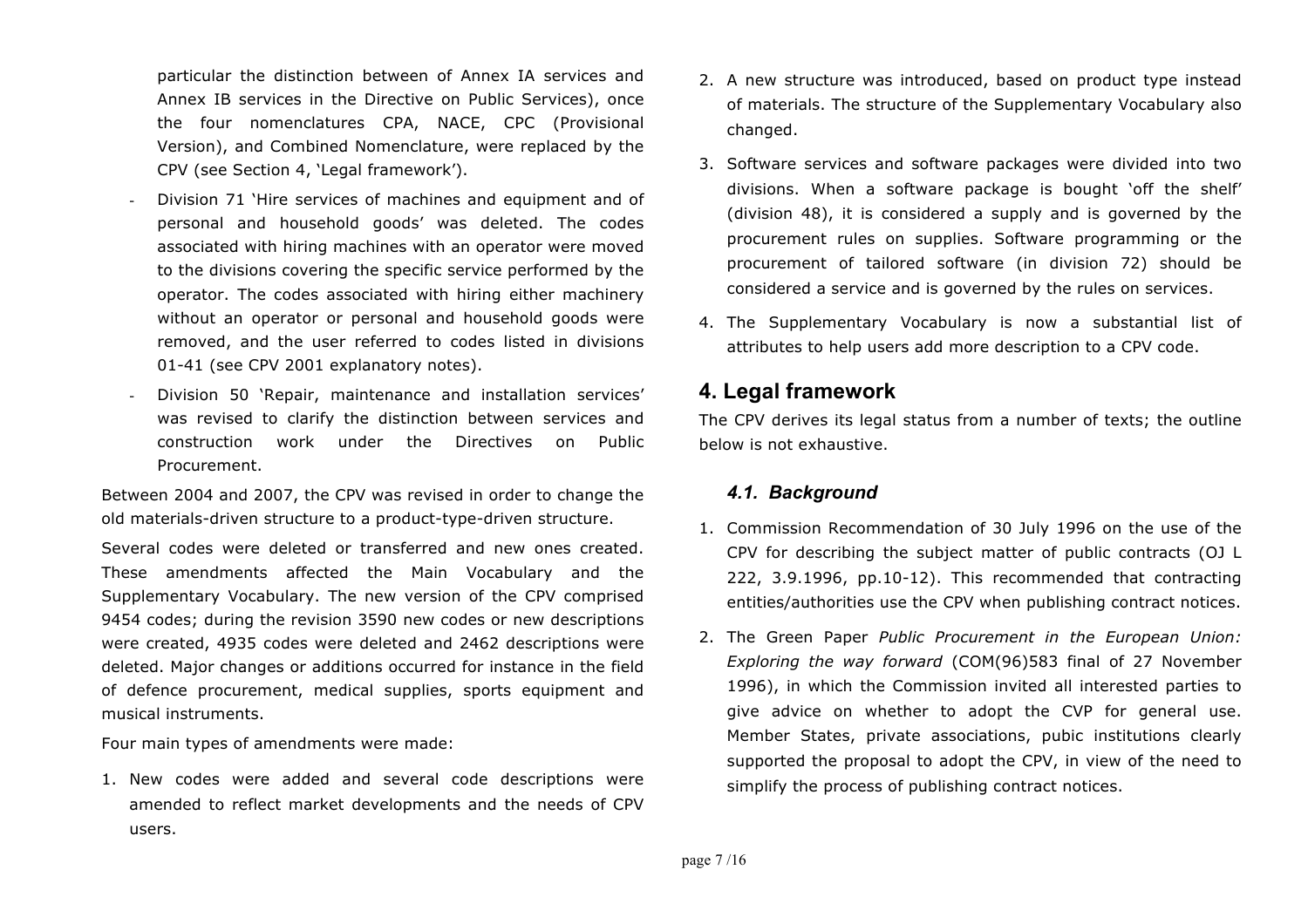3. The Communication *Public Procurement in the European Union* (COM(98)143 final of 11 March 1998), in which the Commission invited public authorities to use the CPV and standard forms in drafting public notices, and to make use of new communication and information technologies for sending notices.

#### *4.2. Current state: a legal basis for the CPV*

The European Commission adopted a proposal for a Regulation of the European Parliament and of the Council which would establish the Common Procurement Vocabulary (CPV) as the only classification system used for public procurement in the EU. The first CPV Regulation was adopted in December 2002. Regulation No 2151/2003 made the use of CPV compulsory as of 16 December 2003.

The proposal to replace the four existing nomenclatures with the CPV, making it the only system to be used across the EU, formed part of a package of proposed measures designed to simplify and modernise the public procurement Directives (see IP/00/461). The public procurement Directives refer to the nomenclatures in three respects: the description in notices of the subject matter of contracts, statistical obligations and the definition of their scope. Referring to the CPV alone has no impact on the scope of the Directives, or on the distribution of the annexes. Using the CPV also contributes to simplifying the implementation of statistical obligations, thereby facilitating the task of contracting authorities and national authorities. At international level, the CPV allows better comparability of data with other nomenclatures used in the signatory states to the Government Procurement Agreement.

The proposal aims to provide a legal basis specific to the CPV and future procedures to update it. As with any nomenclature, the CPV will have to follow market trends in order to meet the evolving

requirements of its users (contracting authorities, potential suppliers and their intermediaries).

## **5. Structure**

The current CPV release consists of a Main Vocabulary and a Supplementary Vocabulary, both available in 22 official EU languages.

### *5.1. The Main Vocabulary*

The Main Vocabulary currently consists of about 9454 terms, listing goods, works and services commonly used in procurement.

The structure is a nine-digit code, the last being a check digit. The first two digits come in a block, so as to accommodate 99 divisions, and the next six digits each represent one level of classification, so there cannot be more than 9 groups at a given level of classification. Zeros are placed at the end of codes, except for the first two digits, and they indicate the level of accuracy of the code (the more zeros it has, the more general it is). In fact where a given level of classification is not further subdivided, a '0' is used in the position for the next more detailed level.

The classification in division, group, class, category and subcategory still stands. Annex 1 lists the divisions in the CPV 2008.

The CPV does not yet have a structured description for each code. Nevertheless, the goods codes contain parts or combinations of information, such as the main name of a product and its type, and sometimes other details,

E.g.

| 03115110-4 Cotton |                                                  |
|-------------------|--------------------------------------------------|
|                   | 03117130-4 Plants used for insecticidal purposes |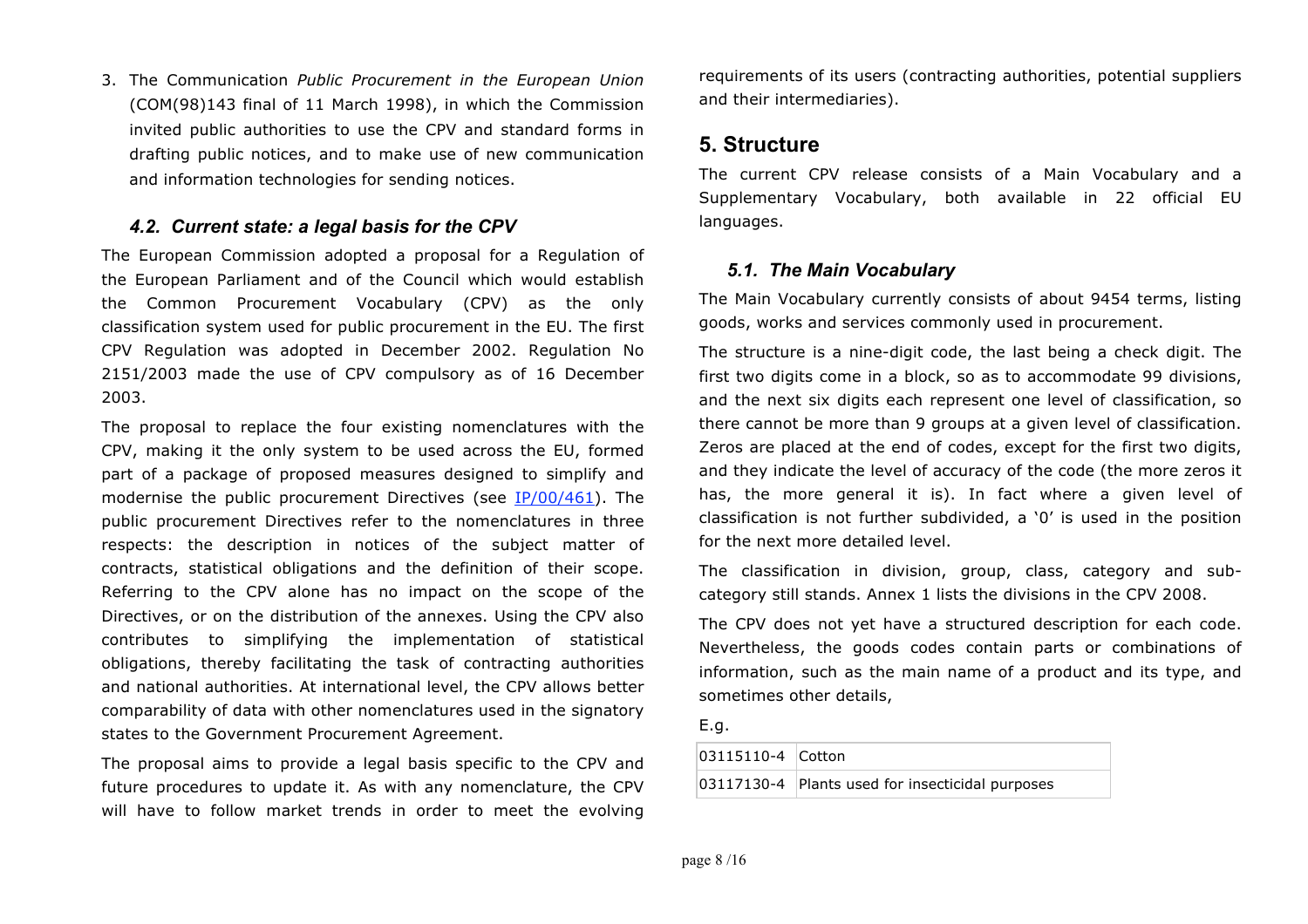Codes concerning services and works contain the following information:

- the type of service being provided
- to what or to whom the service is supplied or by whom the service is provided,

E.g.

| 45262420-1 Structural steel erection work for structures |
|----------------------------------------------------------|
| 90524100-7 Clinical-waste collection services            |
| 92312230-2 Services provided by sculptors                |

### *5.2. The Supplementary Vocabulary*

The new Supplementary Vocabulary has been designed to help contracting entities describe the subject matter of contracts comprehensively. It includes two letters (the first defines the section like products, the second defines the group), two digits that define attributes, and a check digit.

The main sections are presented in this guide in Annex 2.

## **6. The CPV in practice**

### *6.1. Where to find it*

The most recent version of CPV (CPV 2008) used for the publication of tender notices can be found at the SIMAP homepage at the following address:

**http://simap.europa.eu**

It can also be found on the Eur-Lex website: http://eurlex.europa.eu.

From 15 September 2008, the only version of the CPV to be used will be under Regulation No 2195/2002 as amended by Regulation 213/2008.

### *6.2. How to choose a code*

The awarding entity should try to find a code that suits its needs as accurately as possible. Of course, **more than one code** may be used in the standard forms for the publication of public procurement notices (see the eNotices website). However, the first one will be considered the title. Therefore, it may be a little more general (with more zeros at the end) than the others, for **instance if no accurate code is suitable**.

It is important to keep in mind that **more than one** code can be chosen **from the Main Vocabulary**; nevertheless it is better not to choose more than 20 codes.

Each code can be further detailed, according to the specific needs of the entity, by using **several codes** chosen among those contained in the **Supplementary Vocabulary**.

Example: A procurement entity interested in buying passenger car will choose the following codes to describe its object:

34110000-1 Passenger cars

MB02-8 Right-hand-drive

CA36-8 Euro 5 (fuel)

### *6.3. How to find codes in practice*

#### **a) Search in the structure**

In the Main Vocabulary, have a look at the headings of the divisions (see Annex 1) to narrow down your search.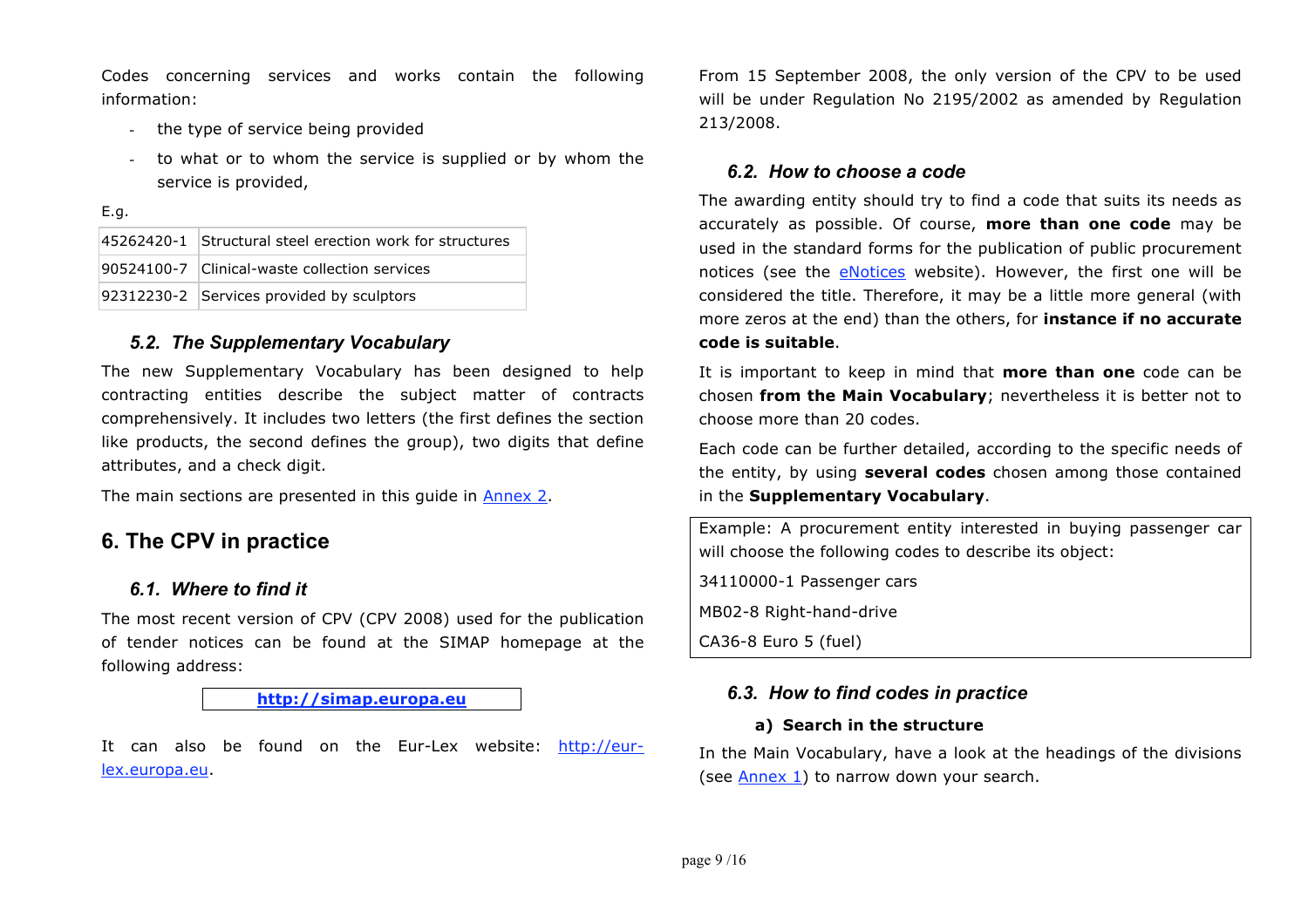Example: if you are looking for codes describing technical training services, it should be easier and save time to look directly in division 80 Education and training services.

Then follow each level of the CPV structure until you find the codes you are looking for.

Example: if you are looking for several specific X-ray devices (such as dental X-ray devices, gamma cameras and X-ray tables) you could start in division 33 Medical equipment, pharmaceuticals and personal care products, then choose a code among the following groups:

33100000-1 Medical equipments

33600000-6 Pharmaceutical products

- 33700000-7 Personal care products
- 33900000-9 Post-mortem and mortuary equipment and supplies

Having chosen the code 33100000-1, look in the classes:

33110000-4 Imaging equipment for medical, dental and veterinary use

33120000-7 Recording systems and exploration devices

33130000-0 Dental and subspecialty instruments and devices

33140000-3 Medical consumables

33150000-6 Radiotherapy, mechanotherapy, electrotherapy and physical therapy devices

33160000-9 Operating techniques

33170000-2 Anaesthesia and resuscitation

33180000-5 Functional support

33190000-8 Miscellaneous medical devices and products

The class to be broken down further into categories should be 33110000:

33110000-4 Imaging equipment for medical, dental and veterinary use 33111000-1 X-ray devices

| 33112000-8     | Echo, ultrasound and Doppler imaging equipment                     |
|----------------|--------------------------------------------------------------------|
| 33113000-5     | Magnetic resonance imaging equipment                               |
| 33114000-2     | Spectroscopy devices                                               |
| 33115000-9     | Tomography devices                                                 |
|                | It is then possible to further detail category 33111000:           |
| 33111000-1     | X-ray devices                                                      |
| 33111100-2     | X-ray table                                                        |
| 33111200-3     | X-ray workstations                                                 |
| 33111300-4     | X-ray processing devices                                           |
| 33111400-5     | X-ray fluoroscopy devices                                          |
| 33111500-6     | Dental X-ray                                                       |
| 33111600-7     | Radiography devices                                                |
| 33111700-8     | Angiography room                                                   |
| 33111800-9     | Diagnostic X-ray system                                            |
|                | And then develop this table, according to need, into the remaining |
| subcategories: |                                                                    |
| 33111610-0     | Magnetic resonance unit                                            |
| 33111620-3     | Gamma cameras                                                      |
| 33111640-9     | Thermographs                                                       |
| 33111650-2     | Mammography devices                                                |
| 33111660-5     | Bone densitometers                                                 |

Although this process may seem time-consuming, it does lead to a very precise definition of codes.

### **b) Search by keywords**

Codes can also be found also by looking for specific keywords in the code descriptions, using the auto filter data option in spreadsheet documents (Excel or any equivalent software).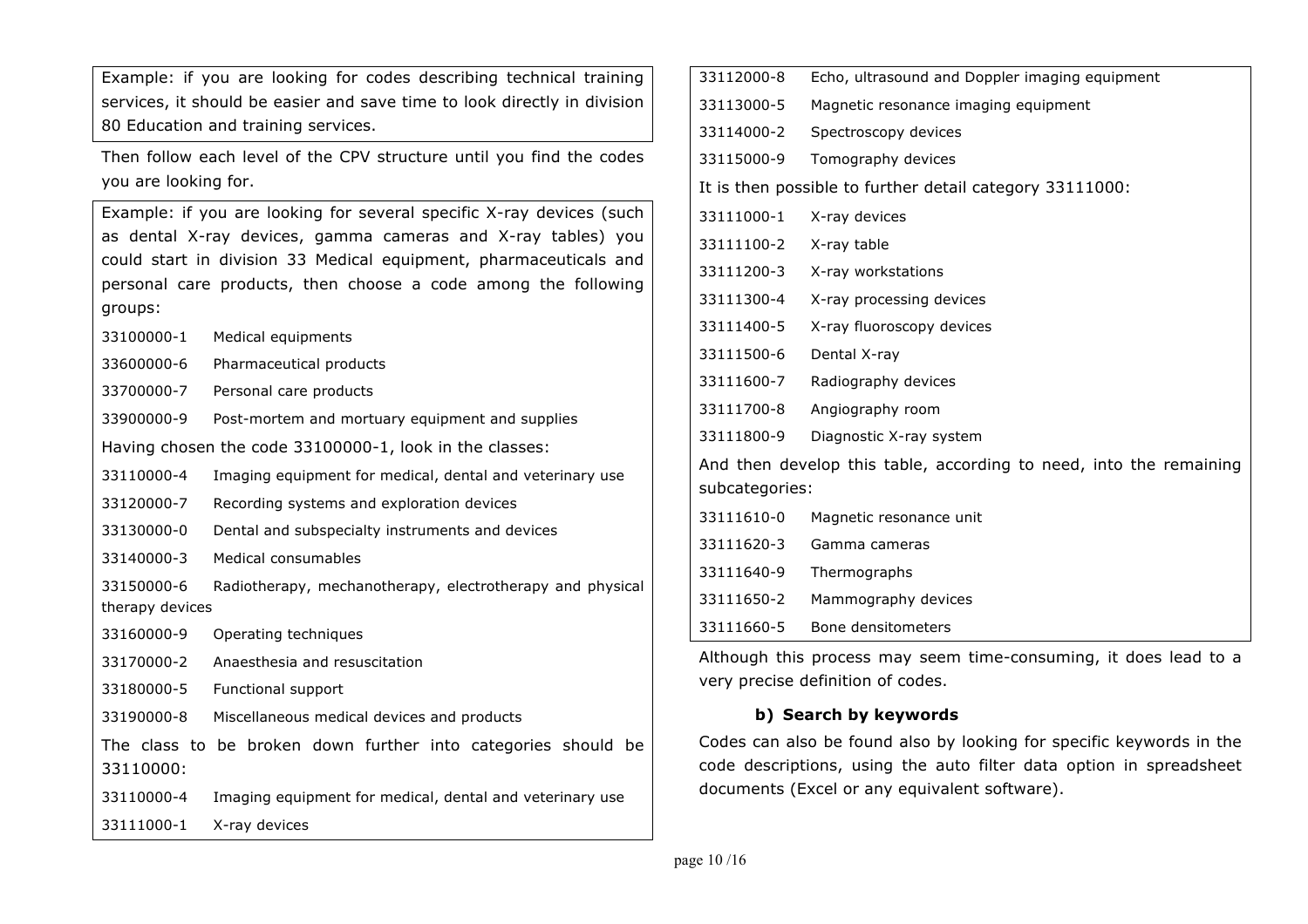Example: Suppliers interested in notices concerning fresh and processed vegetables could first search for codes containing the word 'vegetables'<sup>1</sup>. The result of this research would be:

- 03200000-3 Cereals, potatoes, vegetables, fruits and nuts
- 03212000-0 Potatoes and dried vegetables
- 03212200-2 Dried leguminous vegetables and pulses
- 03212210-5 Dried leguminous vegetables
- 03220000-9 Vegetables, fruits and nuts
- 03221000-6 Vegetables
- 03221100-7 Root and tuber vegetables
- 03221110-0 Root vegetables
- 03221120-3 Tuber vegetables
- 03221200-8 Fruit vegetables
- 03221300-9 Leaf vegetables
- 03221400-0 Cabbage vegetables
- 15300000-1 Fruit, vegetables and related products
- 15330000-0 Processed fruit and vegetables
- 15331000-7 Processed vegetables
- 15331100-8 Fresh or frozen vegetables
- 15331110-1 Processed root vegetables
- 15331120-4 Processed tuber vegetables
- 15331130-7 Beans, peas, peppers, tomatoes and other vegetables
- 15331140-0 Leaf and cabbage vegetables
- 15331170-9 Frozen vegetables
- 15331400-1 Preserved and/or canned vegetables
- 15331460-9 Canned vegetables
- 15331480-5 Provisionally preserved vegetables
- 15331500-2 Vegetables preserved in vinegar
- 16613000-5 Machines for cleaning, sorting or grading seed, grain or dried vegetables
- 42212000-5 Machinery for processing cereals or dried vegetables

It is then possible to narrow the search and to look for further details. The supplier will look only at paths preceding and following the codes that might be related to their business.

### **We would highly recommend you also look in codes adjacent to the ones you have found and repeat the search using different key words.**

In the Supplementary Vocabulary, look in the main sections identified by the letters A to Z, then look in the groups, and then look at the one directly linked to the object of the tender notice for a suitable code, whenever further details are needed. Below are some examples.

#### *6.4. Examples*

#### **Example A:**

A contracting entity wants to obtain a road transport service for a fragile high-tech device. Here are the codes that may interest it:

60000000-8 Transport services (excl. waste transport)

60100000-9 Road transport services

60110000-6 Public road transport services

60120000-5 Taxi services

page 11 /16

 $1$  Search results refer to a query run in English.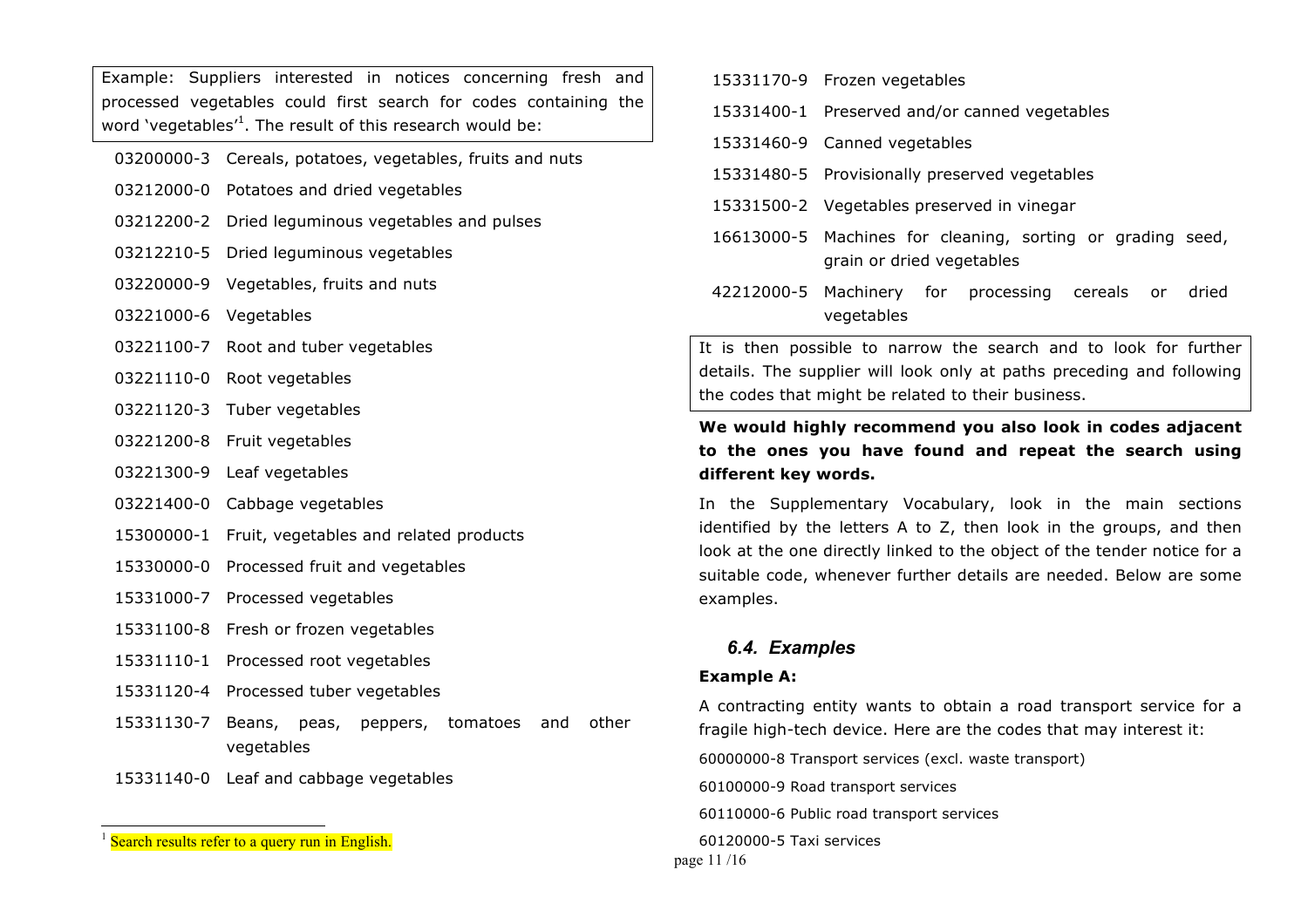### […]

The entity should look into 60100000-9 'Road transport services', because there is no code lower that suits its particular need. Then, it can make code 60100000-9 more accurate using one or several codes from the Supplementary Vocabulary. In this case, it could be MB02-8 'Right-hand-drive' if the entity is English or Irish.

#### **Example B:**

A contracting authority wants to build a kindergarten and wants to equip it partially, with furniture and other educational supplies for children. Obviously the call for tender has a dual objective. On the one hand, the entity is interested in the work, and therefore it will look for a suitable code following the path:

45000000-7 Construction work

…

45200000-9 Works for complete or part construction and civil engineering work

45210000-2 Building construction work

…

…

…

45214000-0 Construction work for buildings relating to education and research

45214100-1 Construction work for kindergarten buildings

On the other hand, it wants to provide the building with certain goods and therefore it could follow the path:

39000000-2 Furniture (incl. Office furniture), furnishing, domestic appliances (excl. lighting) and cleaning products

39100000-3 Furniture

39160000-1 School furniture

39161000-8 Kindergarten furniture

39162000-5 Educational equipment

The entity should then look into 45214100-1 Construction work for kindergarten buildings, 39161000-8 Kindergarten furniture, 39162000-5 Educational equipment.

#### **Example C:**

An entity is looking for a suitable code to describe the construction of a language laboratory completely equipped and ready to be used.

The most appropriate code will then be:

45214430-3 Language laboratory construction works

In order to set a clearer definition of the object, the entity would add a specific code chosen in the Supplementary Vocabulary looking for a suitable code among section D: General, Administration DA17-2 Turnkey project.

#### **Example D:**

An entity is interested in buying general-purpose rolling machines and parts for them. In order to find the most suitable codes, it could follow the paths:

42000000-6 Industrial machinery

| <br>         |                                                     |
|--------------|-----------------------------------------------------|
| 42900000-5   | Miscellaneous general and special purpose machinery |
| 42930000-4   | Centrifuges, calendering or vending machines        |
| .<br>.       |                                                     |
| 42932000-8   | Calendering machines                                |
| 42932100-9   | Rolling machines                                    |
| <br>         |                                                     |
| 42950000-0   | Parts of general-purpose machinery                  |
| .<br>        |                                                     |
| 42954000-8   | Parts of rolling machines                           |
| page $12/16$ |                                                     |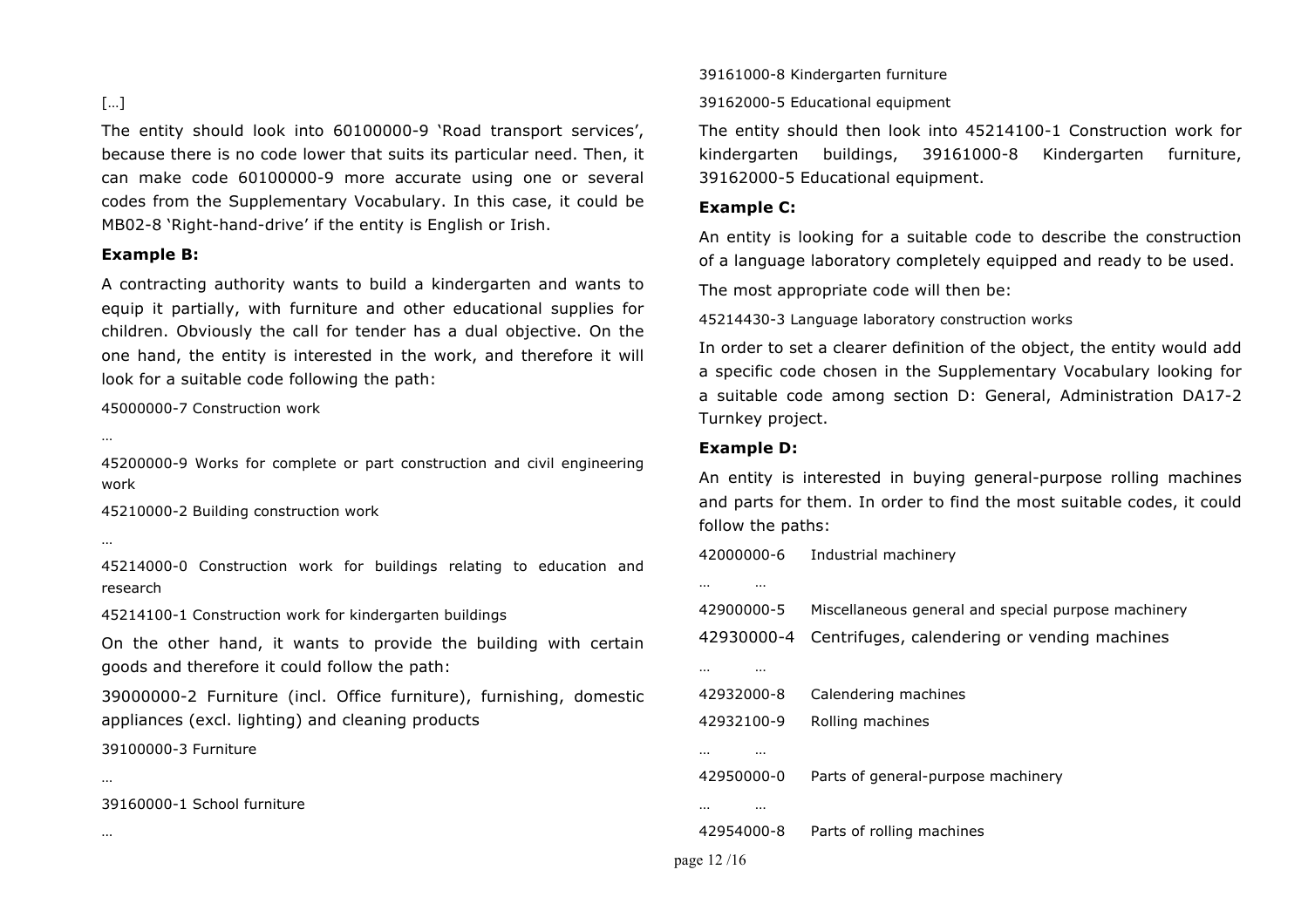Or it could simply look for codes containing the word 'rolling' by using the auto filter data option in Excel.

It would then be able to choose among them, after having checked the path.

We would highly recommend you also look at codes adjacent to the ones you have already found.

## **7. Relationship with other nomenclatures**

Where the scope of the Directives is concerned, the CPC Provisional Version and NACE nomenclatures have precedence if there is any divergence between them and CPV. Several useful correspondence tables are already available on the SIMAP web page in different file formats.

### *7.1. Table of Correspondence CPV 2003 and CPV 2008*

Where a given CPV 2003 code has more than one equivalent in CPV 2008, the user should check which CPV 2008 code(s) is/are suitable.

Users of the correspondence table between the CPV 2003 and CPV 2008 should bear in mind that, for a given pair of codes, the terms in each version are not always exactly identical. Consequently, pairs given by this table of correspondence should be viewed as indicative, not definitive. In other words, one can think of the table as giving an indication of which section of the CPV version 2008 includes the right code(s). Users should then go and check that section, in order to find the most suitable code(s).

## *7.2. Table of Correspondence CPV 2008 and CPC (Provisional Version)*

This table can be used to determine the procedure to be followed under Directives 2004/17 and 2004/18.

Users can easily find the CPC code matching the CPV 2008 code they are interested in. The table also shows the category into which the CPV code falls according to Directive 2004/18.

Example: An entity is interested in finding out the CPC code corresponding to the following service in the CPV:

71354200-6 Aerial mapping services

It will search in the CPV column for the code 71354200 (the check digit is not required) and find that it corresponds to CPC code 86754 (Directive 2004/18, category No 12).

## **8. Conclusions**

The ideal situation would be to make the use of CPV codes mandatory in a wider international context and for contracts below the thresholds. This would foster transparency and could facilitate the provision of comprehensive statistics.

Furthermore, the CPV should never be considered as final, because it will evolve with users' changing needs. Procurement entities and economic operators will be regularly consulted on the CPV and continuously invited to make proposals to the Commission to further improve the CPV. It will continuously be revised and developed further in order to reflect satisfactorily the intricacies of various sectors of the public procurement market.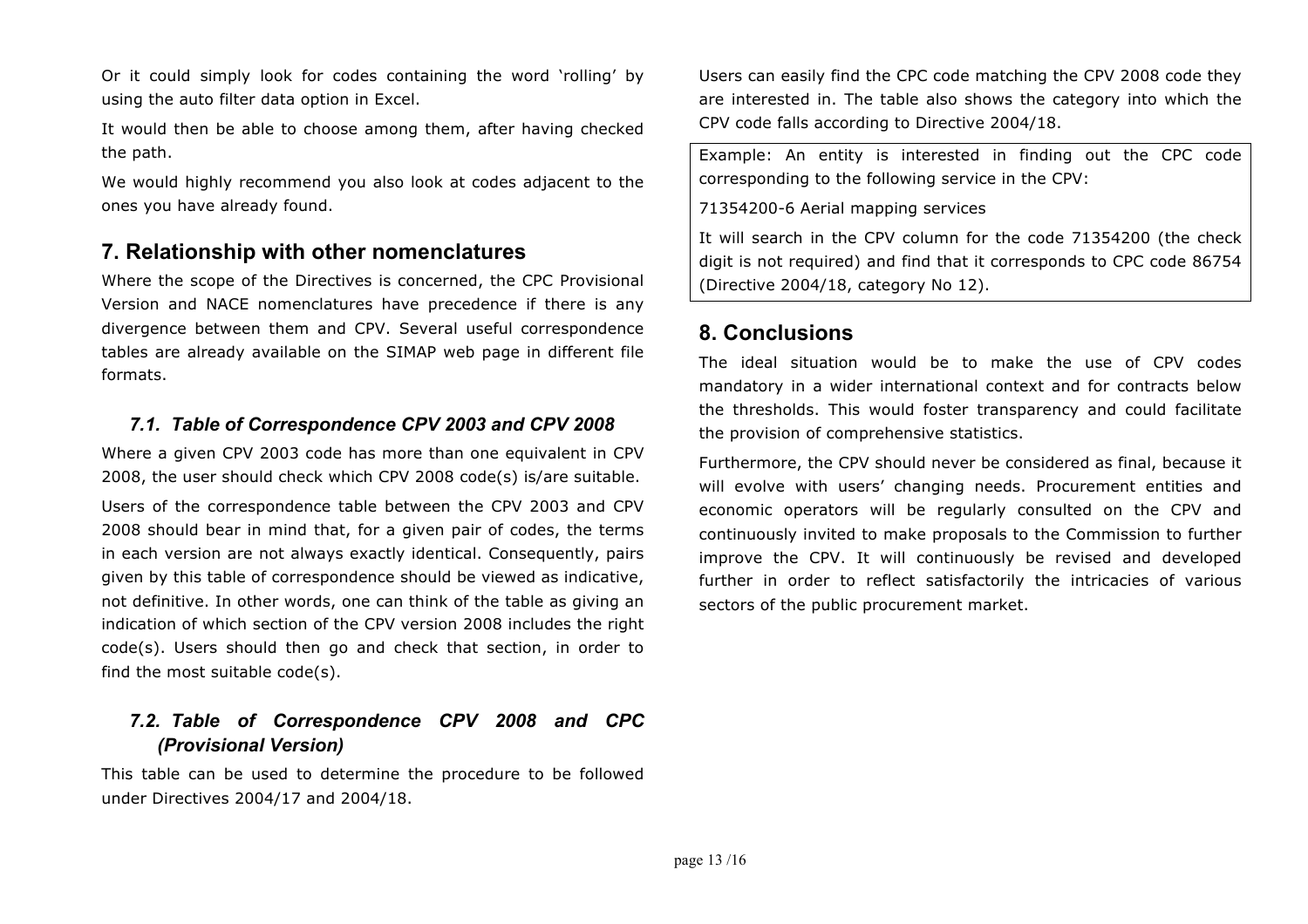# **Annex 1: CPV 2008 Divisions**

| 03000000-1 | Agricultural, farming, fishing, forestry and related products                                                  |
|------------|----------------------------------------------------------------------------------------------------------------|
| 09000000-3 | Petroleum products, fuel, electricity and other sources of<br>energy                                           |
| 14000000-1 | Mining, basic metals and related products                                                                      |
| 15000000-8 | Food, beverages, tobacco and related products                                                                  |
| 16000000-5 | Agricultural machinery                                                                                         |
| 18000000-9 | Clothing, footwear, luggage articles and accessories                                                           |
| 19000000-6 | Leather and textile fabrics, plastic and rubber materials                                                      |
| 22000000-0 | Printed matter and related products                                                                            |
| 24000000-4 | <b>Chemical products</b>                                                                                       |
| 30000000-9 | Office and computing machinery, equipment and supplies<br>except furniture and software packages               |
| 31000000-6 | Electrical machinery, apparatus, equipment and<br>consumables; Lighting                                        |
| 32000000-3 | Radio, television, communication, telecommunication and<br>related equipment                                   |
| 33000000-0 | Medical equipments, pharmaceuticals and personal care<br>products                                              |
| 34000000-7 | Transport equipment and auxiliary products to transportation                                                   |
| 35000000-4 | Security, fire-fighting, police and defence equipment                                                          |
| 37000000-8 | Musical instruments, sport goods, games, toys, handicraft,<br>art materials and accessories                    |
| 38000000-5 | Laboratory, optical and precision equipments (excl. glasses)                                                   |
| 39000000-2 | Furniture (incl. office furniture), furnishings, domestic<br>appliances (excl. lighting) and cleaning products |
| 41000000-9 | Collected and purified water                                                                                   |
| 42000000-6 | Industrial machinery                                                                                           |
| 43000000-3 | Machinery for mining, quarrying, construction equipment                                                        |
| 44000000-0 | Construction structures and materials; auxiliary products to<br>construction (excepts electric apparatus)      |
| 45000000-7 | Construction work                                                                                              |
| 48000000-8 | Software package and information systems                                                                       |
| 50000000-5 | Repair and maintenance services                                                                                |
| 51000000-9 | Installation services (except software)                                                                        |
| 55000000-0 | Hotel, restaurant and retail trade services                                                                    |

| 60000000-8 | Transport services (excl. Waste transport)                   |
|------------|--------------------------------------------------------------|
| 63000000-9 | Supporting and auxiliary transport services; travel agencies |
|            | services                                                     |
| 64000000-6 | Postal and telecommunications services                       |
| 65000000-3 | <b>Public utilities</b>                                      |
| 66000000-0 | Financial and insurance services                             |
| 70000000-1 | Real estate services                                         |
| 71000000-8 | Architectural, construction, engineering and inspection      |
|            | services                                                     |
| 72000000-5 | IT services: consulting, software development, Internet and  |
|            | support                                                      |
| 73000000-2 | Research and development services and related                |
|            | consultancy services                                         |
| 75000000-6 | Administration, defence and social security services         |
| 76000000-3 | Services related to the oil and gas industry                 |
| 77000000-0 | Agricultural, forestry, horticultural, aquacultural and      |
|            | apicultural services                                         |
| 79000000-4 | Business services: law, marketing, consulting, recruitment,  |
|            | printing and security                                        |
| 80000000-4 | Education and training services                              |
| 85000000-9 | Health and social work services                              |
| 90000000-7 | Sewage-, refuse-, cleaning-, and environmental services      |
| 92000000-1 | Recreational, cultural and sporting services                 |
| 98000000-3 | Other community, social and personal services                |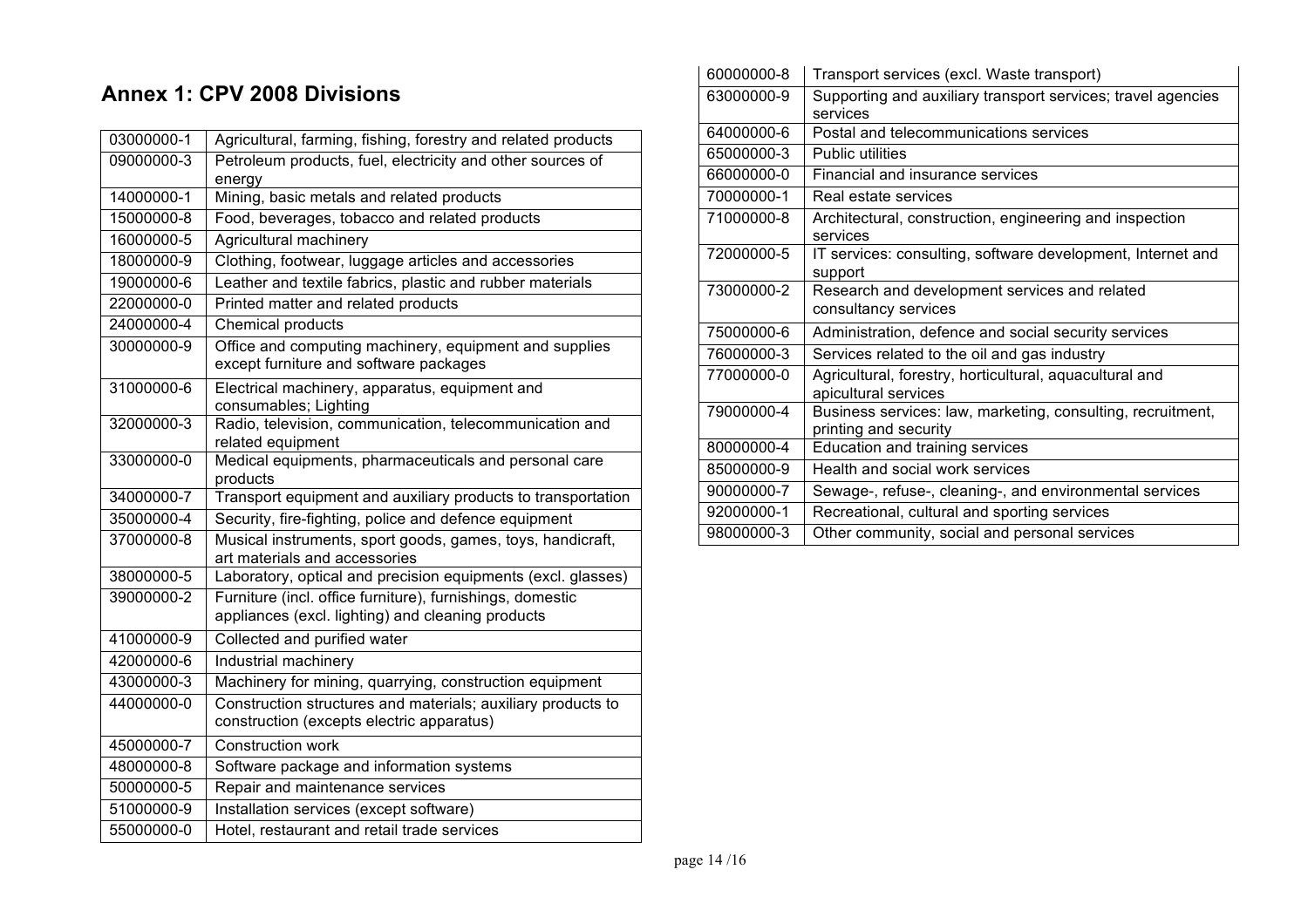## **Annex 2: Supplementary Vocabulary divisions**

### **Section A: Materials**

*Group A: Metal and alloy Group B: Non-Metal* **Section B: Form, shape, packaging and conditioning**  *Group A: Form Group B: Shape Group C: Packaging and conditioning* **Section C: Materials/products with special qualities and operation mode** *Group A: Materials/products with special qualities Group B: Mode of operation* **Section D: General, Administration** *Group A: General and administration attributes* **Section E: Users /beneficiaries** *Group A: Users or beneficiaries* **Section F: Designated use** *Group A: Educational use Group B: Security use Group C: Waste use Group D: Season use Group E: Postal use Group F: Cleaning use Group G: Other destination use* **Section G: Scale and dimension** *Group A: Dimension and power indication Group B: Frequency Group C: Other indication*  **Section H: Residual attributes for food, drink and meal** *Group A: Attributes for food, drink and meal* **Section I: Residual attributes for construction/works** *Group A: Attributes for construction/works*

**Section J: Residual attributes for computing, information technology or communication** *Group A: Attributes for computing, information technology or communication* **Section K: Residual attributes for energy and water distribution** *Group A: Attributes for energy and water distribution* **Section L: Residual medical and laboratory attributes**  *Group A: Attributes for medical and laboratory* **Section M: Residual attributes for transport** *Group A: Attributes for designated a type of vehicle Group B: Features of vehicle Group D: Attributes for special transport Group E: Attributes for transport special goods Group F: With using a vehicle* **Section P: Renting services** *Group A: Renting or hire services Group B: Crew, driver or operator services* **Section Q: Residual attributes for advertising and legal advisory services** *Group A: Advertising services Group B: Legal advisory services* **Section R: Residual attributes for research services** *Group A: Medical research Group B: Economic research services Group C: Technology research Group D: Research fields* **Section S: Residual attributes for financial services** *Group A: Banking services Group B: Insurance services Group C: Pension services* **Section T: Residual attributes for printing services** *Group A: Printing services* **Section U: Residual attributes for retail trade services** *Group A: Retail trade services for food Group B: Retail trade services for non-food*